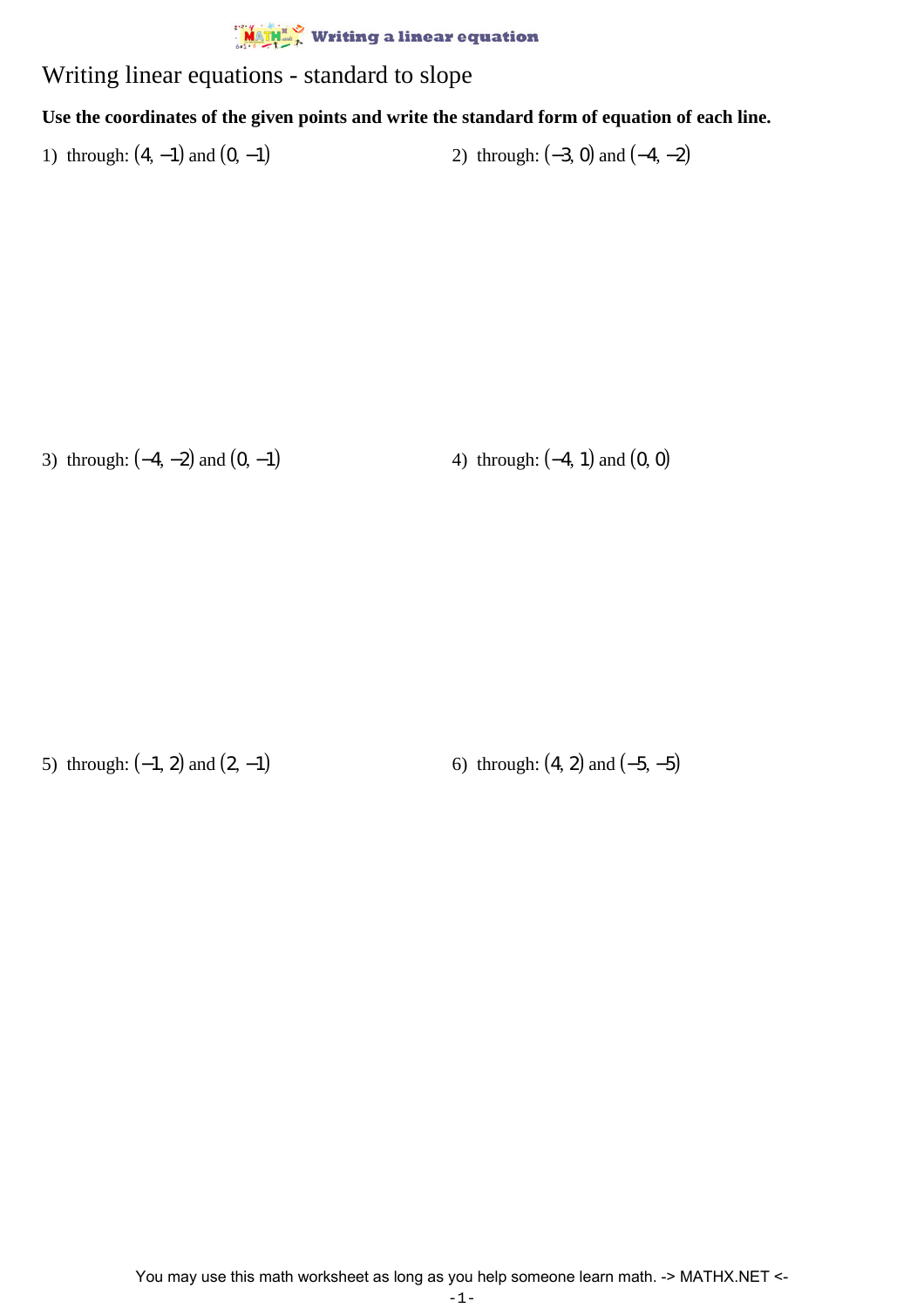7) through:  $(-4, 0)$  and  $(-5, 3)$  8) through:  $(-4, -4)$  and  $(3, 3)$ 

9) through:  $(-5, 4)$  and  $(-2, 4)$  10) through:  $(2, -5)$  and  $(2, 1)$ 

11) through:  $(4, -4)$  and  $(5, 2)$  12) through:  $(5, 4)$  and  $(-5, 1)$ 

13) through: (−2, −4) and (5, −5) 14) through: (4, −2) and (4, 5)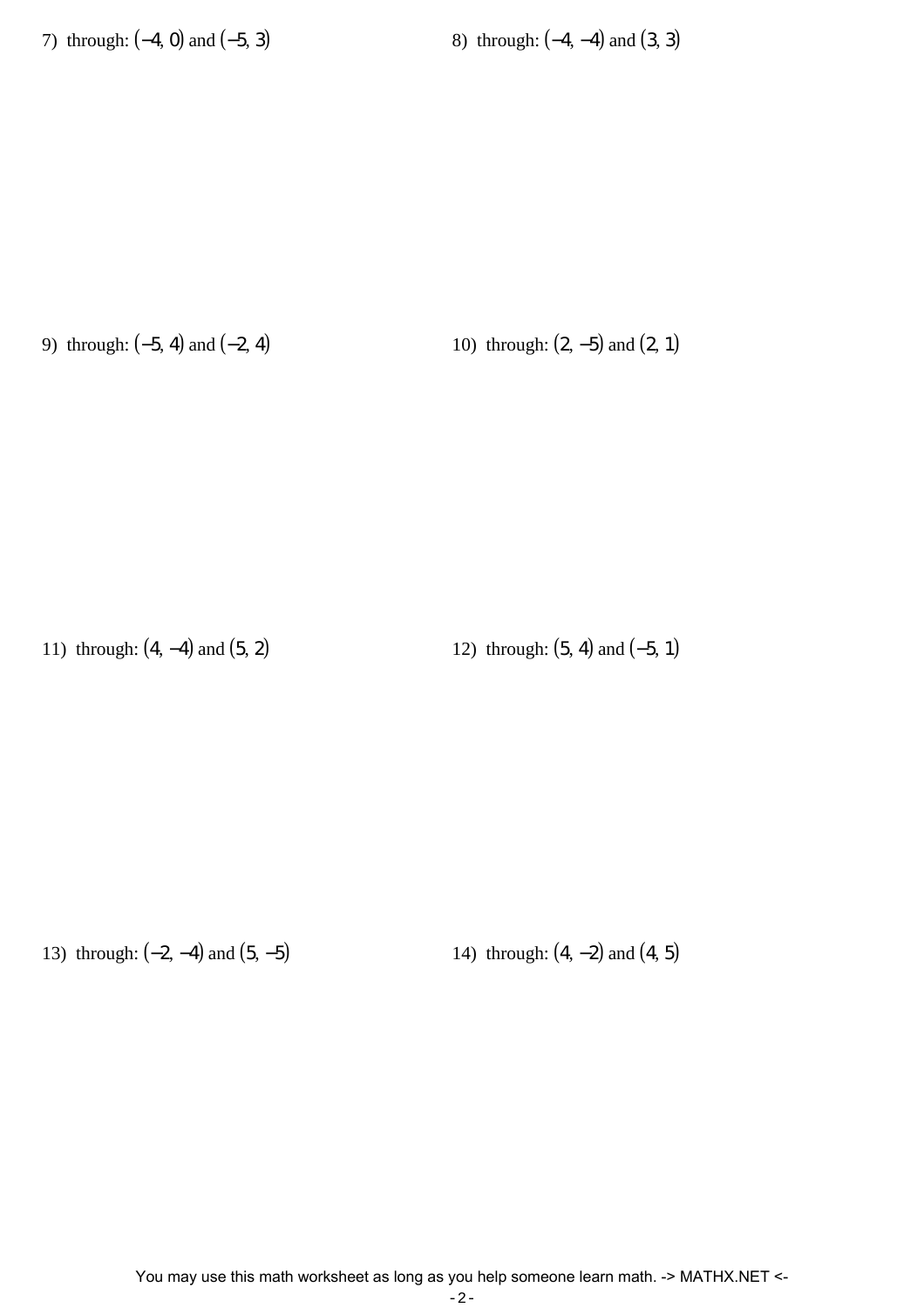15) through:  $(5, 0)$  and  $(1, -3)$  16) through:  $(5, -4)$  and  $(-3, -3)$ 

17) through:  $(0, -1)$  and  $(5, 2)$  18) through:  $(-4, 0)$  and  $(5, -2)$ 

19) through: (5, −5) and (3, 0) 20) through: (4, 3) and (0, 1)

21) through: (0, 1) and (−4, 4) 22) through: (0, 2) and (−4, 4)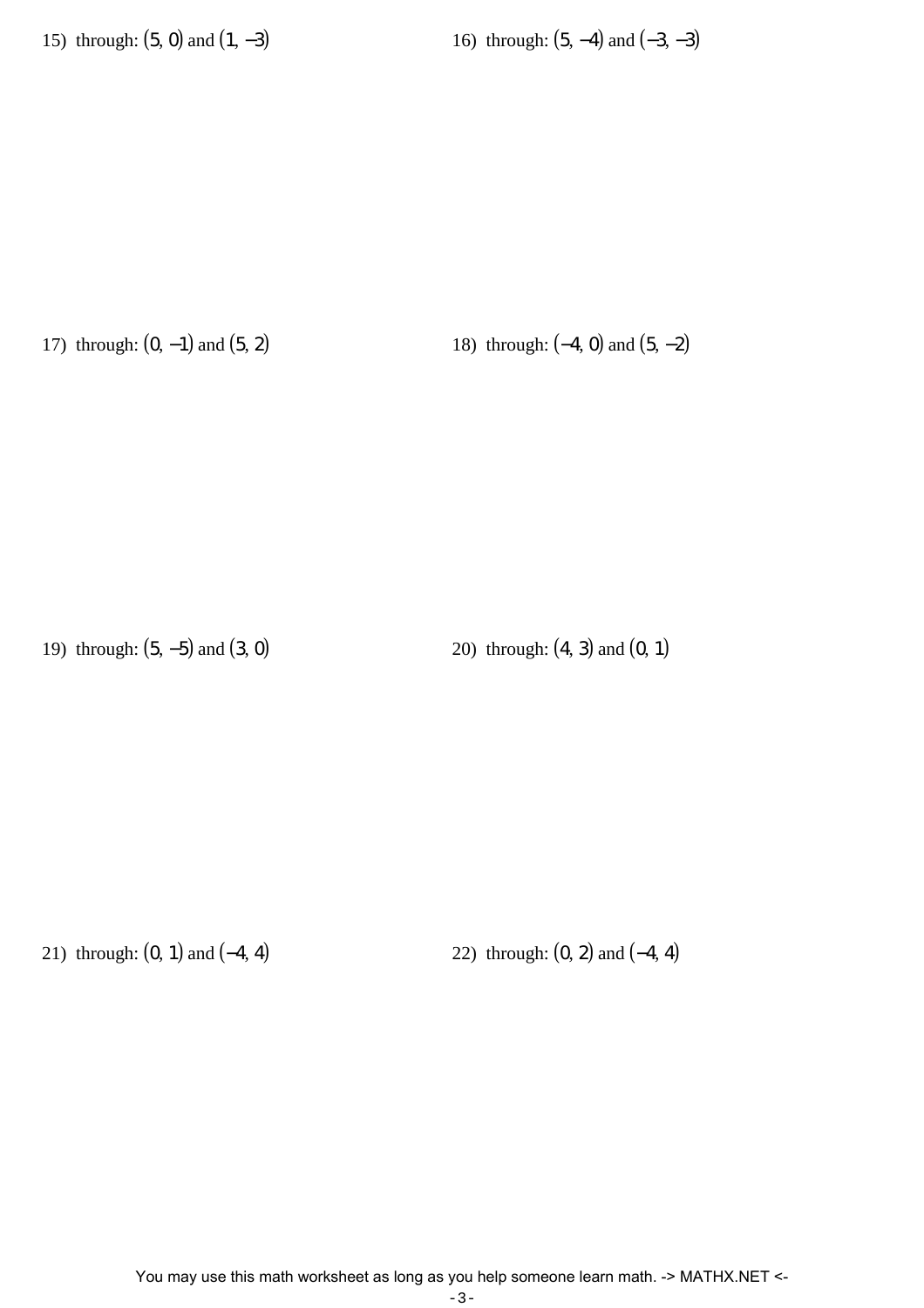23) through:  $(0, 4)$  and  $(5, -2)$  24) through:  $(2, 5)$  and  $(0, 4)$ 

25) through:  $(-2, 1)$  and  $(0, 5)$  26) through:  $(3, 5)$  and  $(0, -5)$ 

27) through:  $(0, -5)$  and  $(5, 3)$  28) through:  $(0, -3)$  and  $(-3, -4)$ 

29) through:  $(0, -3)$  and  $(5, 4)$  30) through:  $(2, 0)$  and  $(0, -2)$